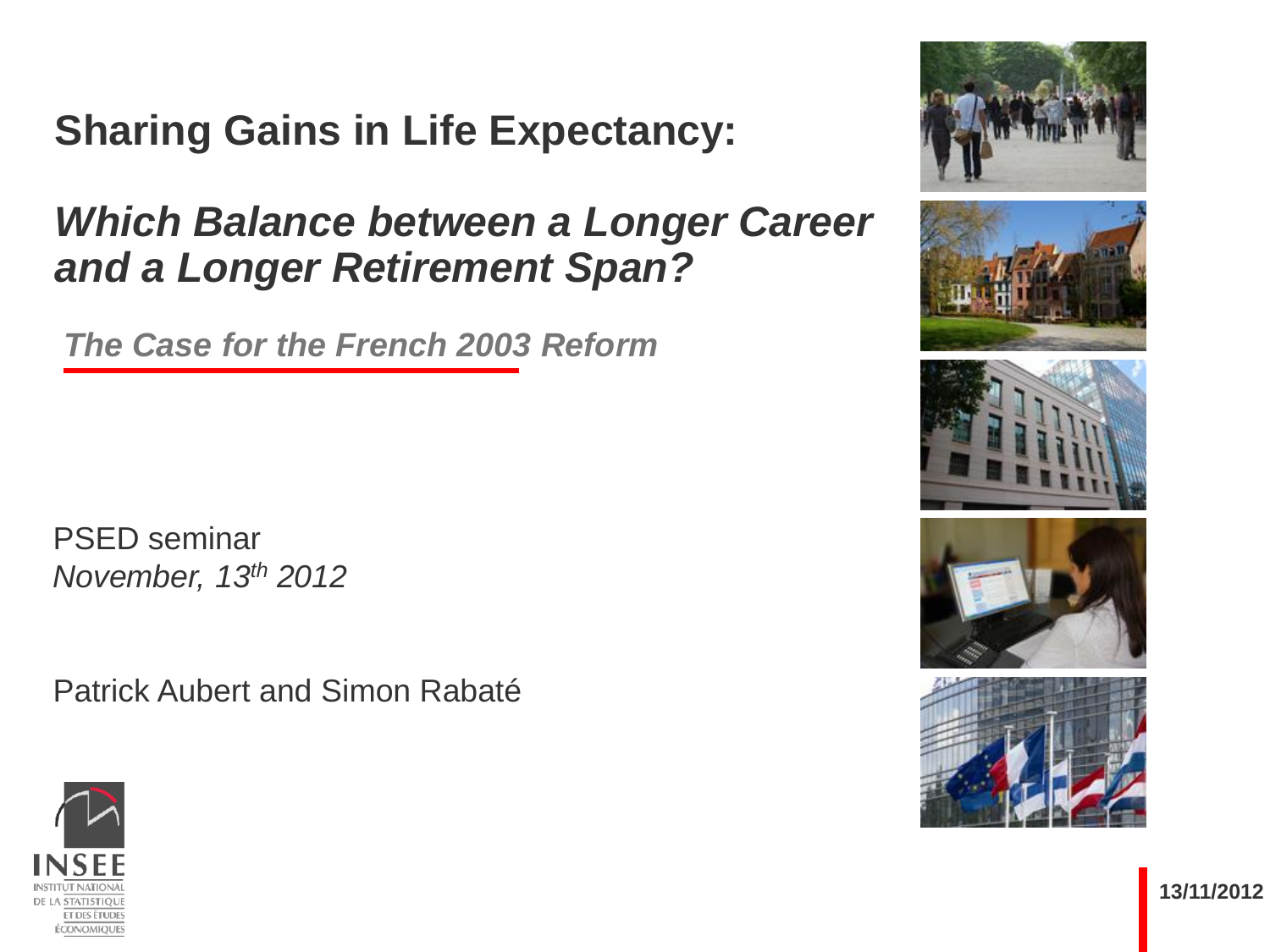Ongoing process of reforming the French pension system (1993, 2003, 2010, …), in order to restore sustainability

Main mechanism = raising retirement age (prefered over increasing contributions or decreasing pensions)

Strong concerns in the public debate about inequalities and inequities as regards retirement duration

- In the intragenerational dimension: concerns about unfair consequences on retirement duration of inequalities in life expectancy and labour market conditions
- In the intergenerational dimension: concerns about distrust in the pension system by younger generations

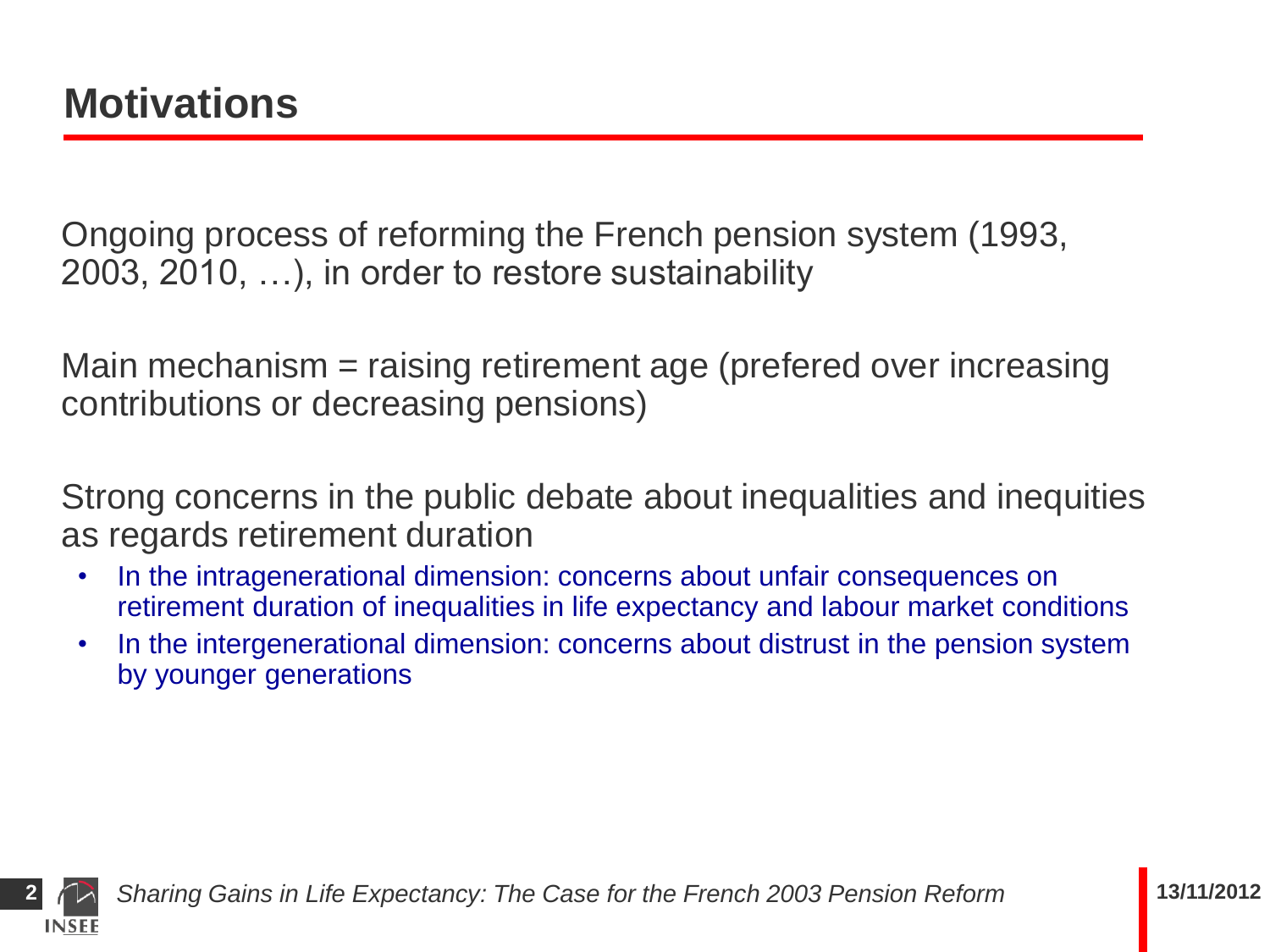# **Motivations (2)**

The 2003 reform:

- Defines a general rule for changing retirement parameters, in order to restore sustainability while ensuring intergenerational equity
- Parameters indexed on gains in life expectancy ('automatic' rule)

Context:

- The 2003 rule criticised: imperfect implementation of the sharing in life expectancy?
- Interrogations about the double age/duration criteria to define pensions (cf. 2013 national debate on parametric vs. Systemic reform)

In this study: we simulate average durations of career and retirement ages by generation, in order to compare them to (forecasted) life expectancies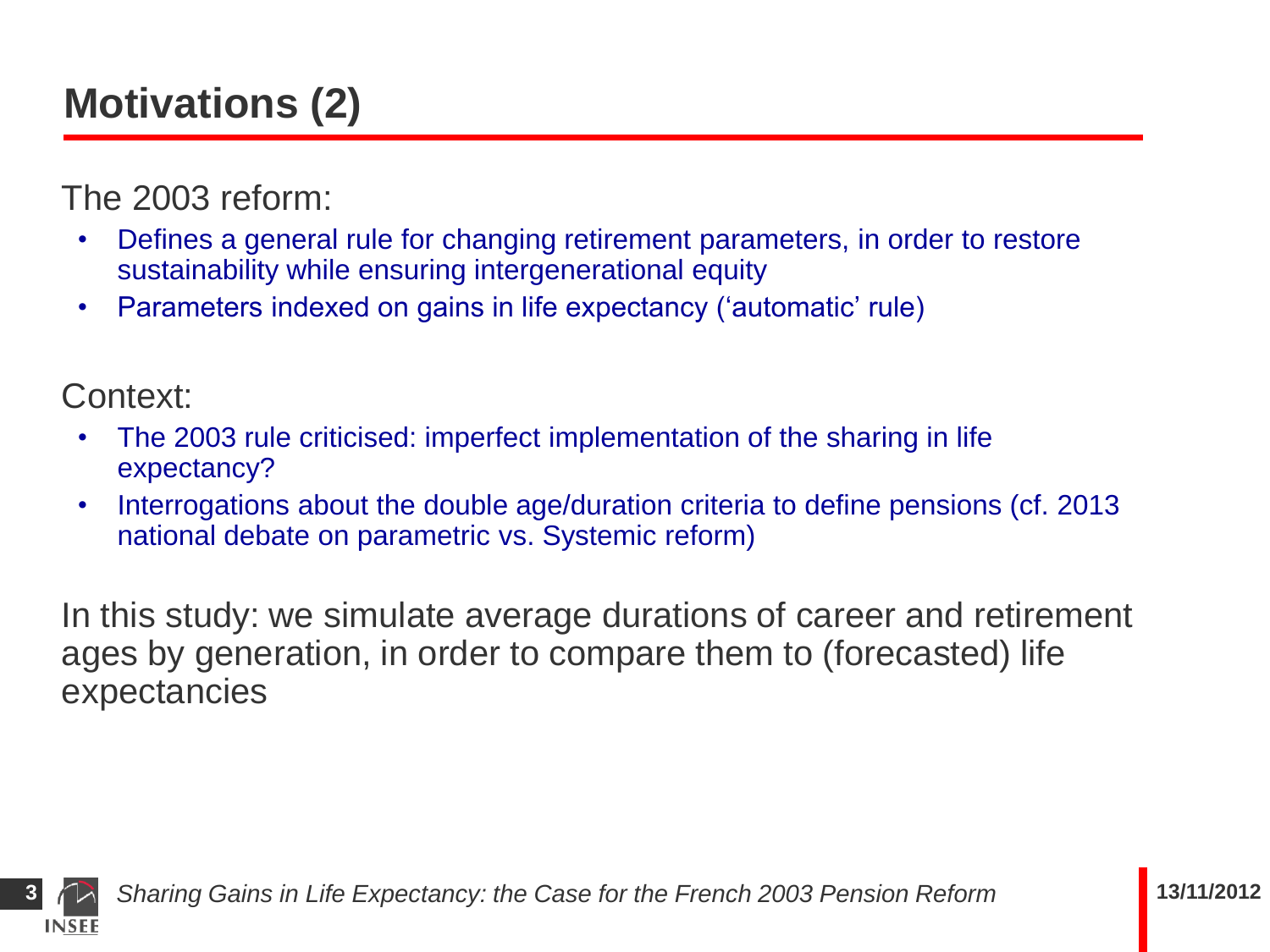The French 2003 and 2010 Retirement Reforms

Methodology

**Results** 

- Retirement duration
- Career duration over retirement duration ratios

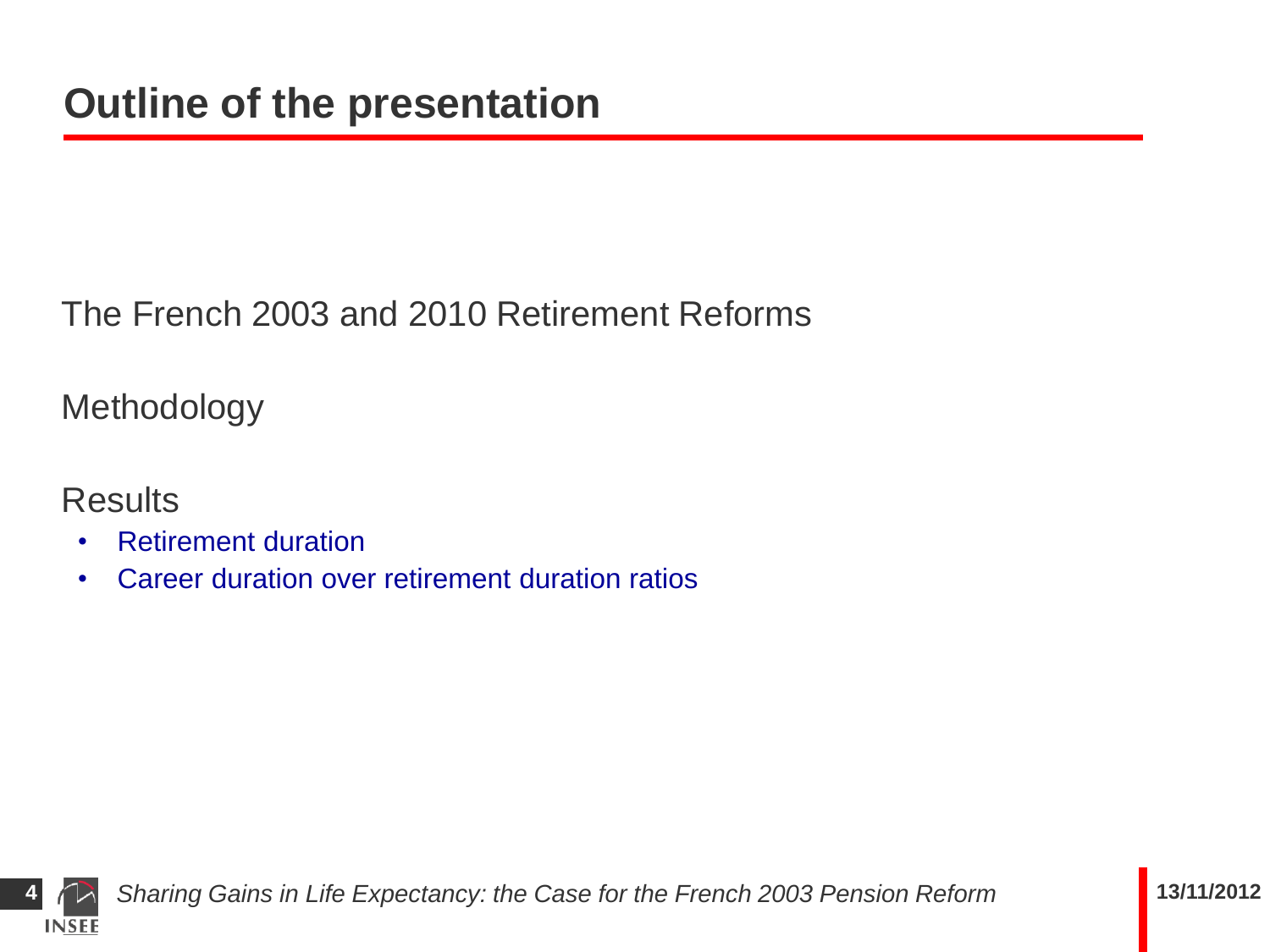## **The French Retirement System**

Legal age and duration parameters:

- 2 age boundaries: minimal age and normal age (*Note*: no more compulsory retirement age before 70)
- Required insurance duration

Condition for a 'Full Rate' pension (ie. pension without penalty)

- Age OR insurance duration OR disability
- Penalty or bonus in case of retiring earlier or later than full rate (calculated as % of the pension, proportional to distance to full rate)
- 2-stage system, but full rate in second stage is defined by full rate in the 1st stage

French Retirement reforms: different ways to increase retirement age

- *1993 reform*: increase in the required insurance duration from 37.5 years to 40 years
- *2003 reform*: further increase in the required insurance duration (indexation on gains in life expectancy)

+ lower minimal age (56 instead of 60) for workers with very long insurance duration

- *2010 reform*: increase in both minimal age (60 to 62) and normal retirement age (65 to 67)
	- **5** *Sharing Gains in Life Expectancy: the Case for the French 2003 Pension Reform* **13/11/2012**

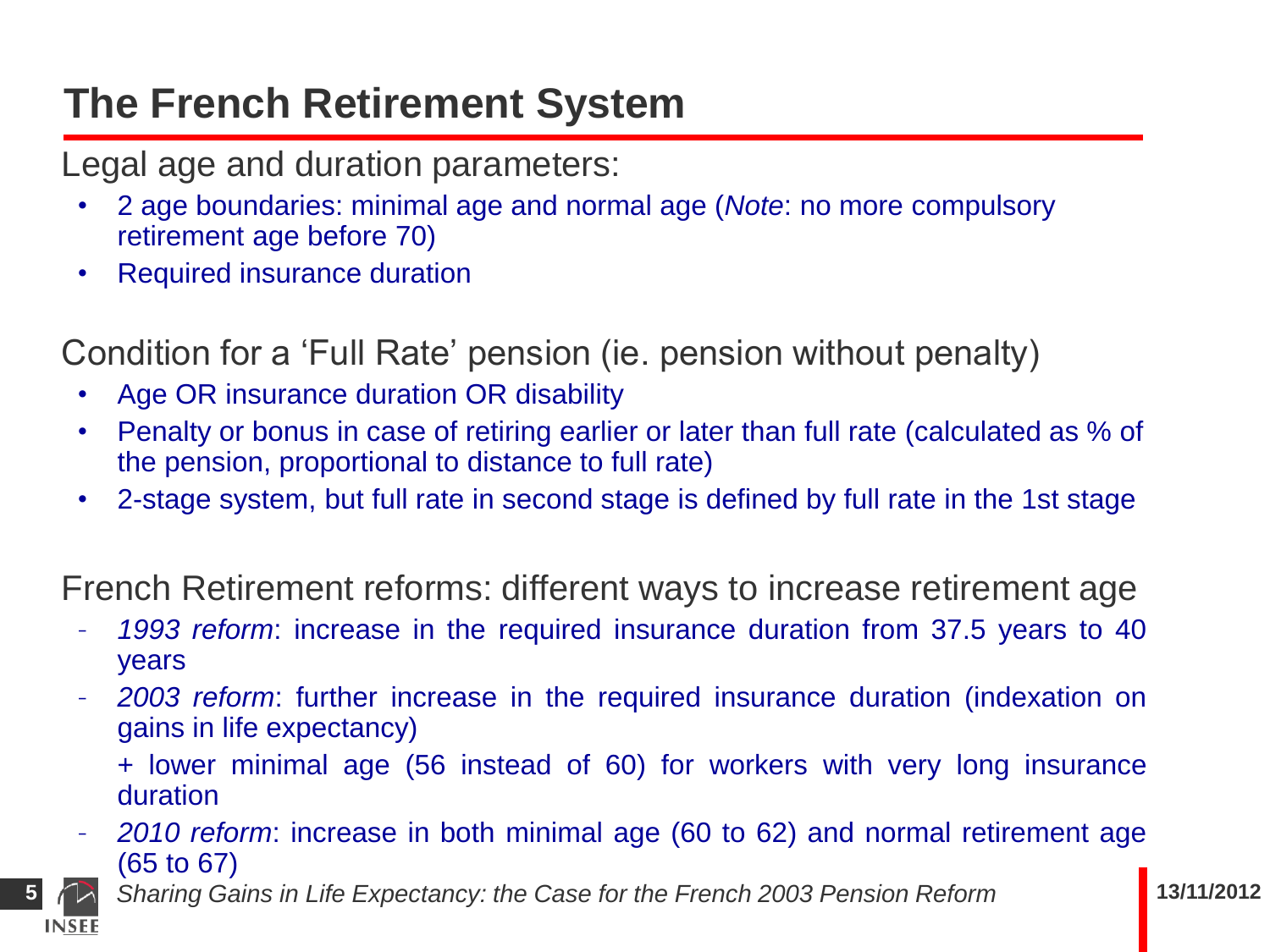#### **The 2003 Rule for increasing the Required insurance duration**



**INSEE**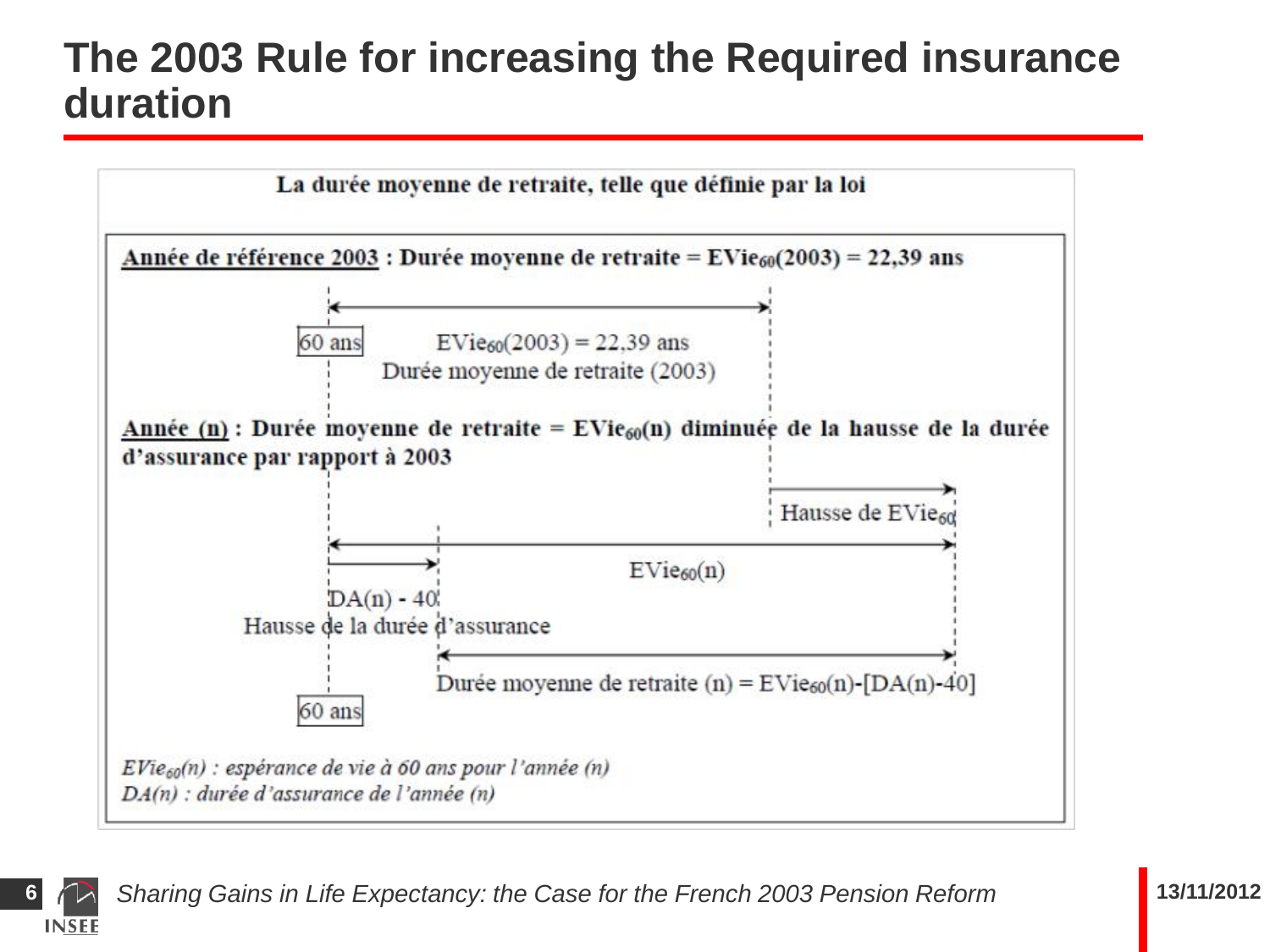#### **Forecasted increases in the required duration**



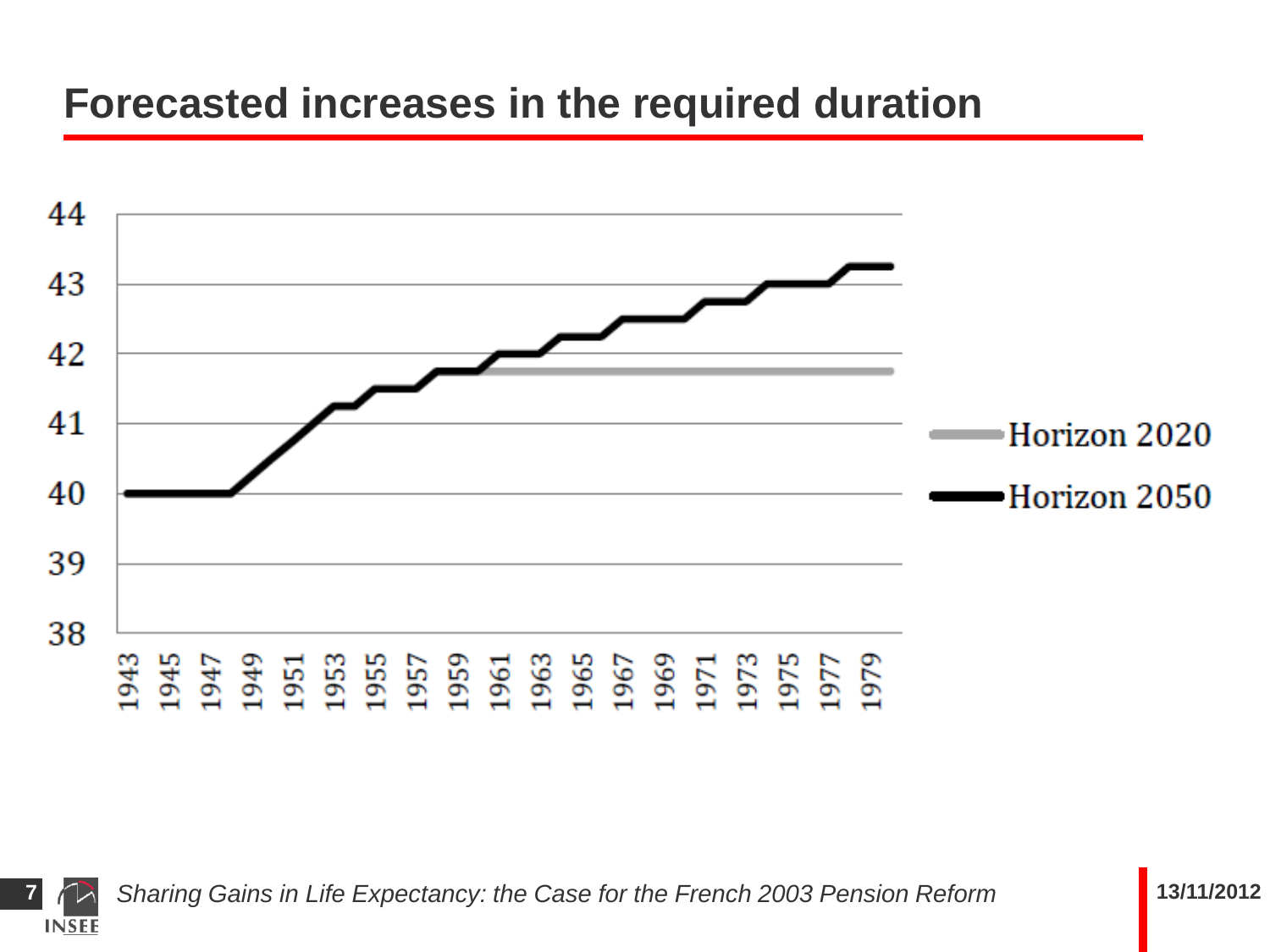## **Simulation Methodology: The Destinie Model**

Based on the 2003 Asset Survey (contains full, self-declared labour market histories for all individuals)

Each year from 2003 to 2050, simulation of:

- Demographics (birth, death, migration, weddings, separations)
- Employment histories (status on the labour market and yearly wage)
- Decision to retire and calculation of the amount of pension

Simplified, yet accurate modelisation of careers:

- Some simplifications: only one labour market statut per year (employment, unemployment); not all pension schemes are modelised
- However, all main schemes are included: 'régime général' (CNAV 1st-stage scheme for private sector wage earners), 2<sup>nd</sup>-stage complementary schemes (ARRCO and AGIRC), civil servants schemes, 1st-stage schemes for non wage earners (RSI)

For each individual, we simulate retirement age under the hypothesis that individuals retire as soon as they reach full age

+ we neutralise retirement before the minimal age (individuals retiring at an early retirement age are supposed to retire at the normal minimal age)

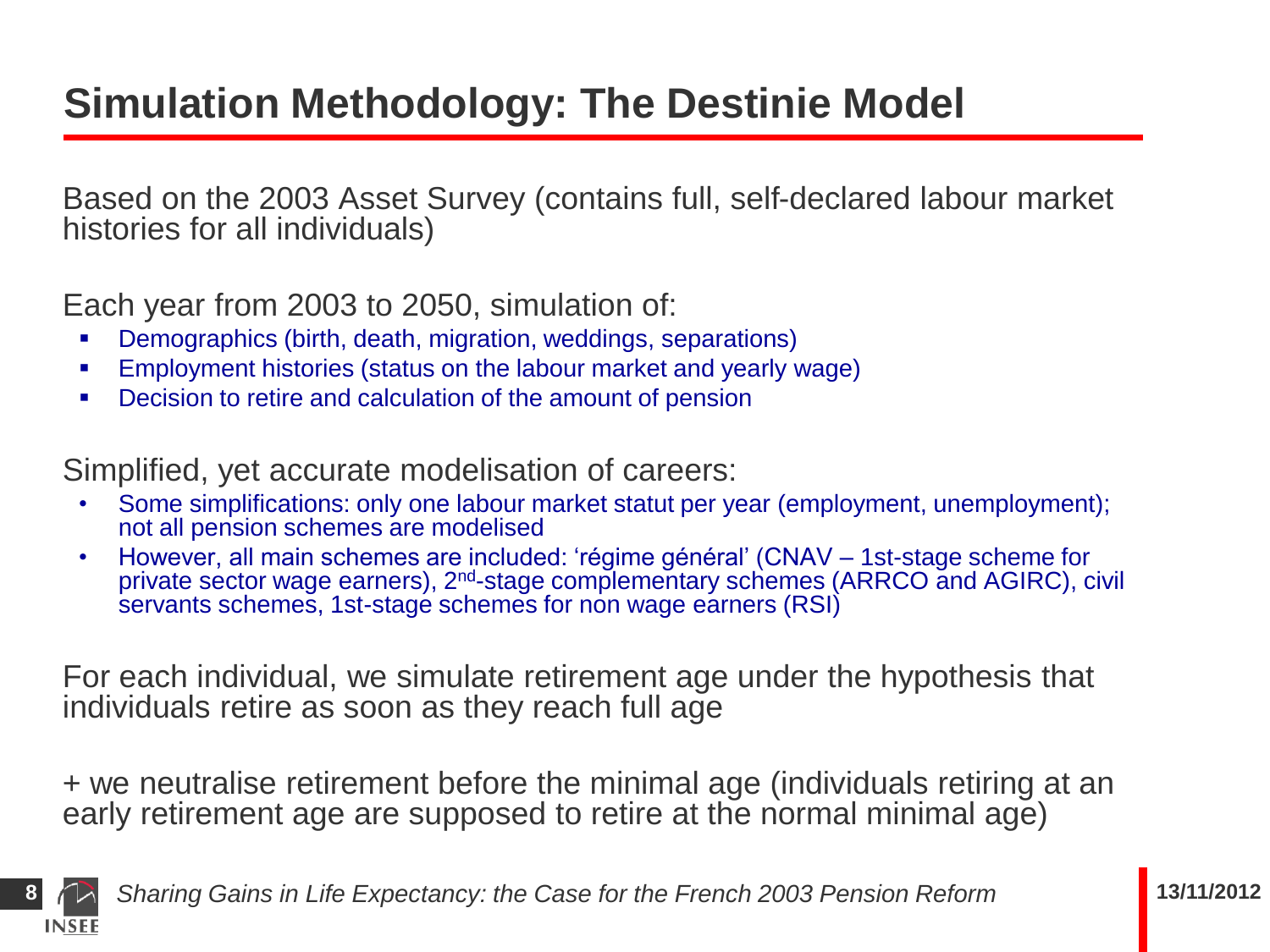#### **Average Retirement Age after the 2003 and 2010 Reforms**



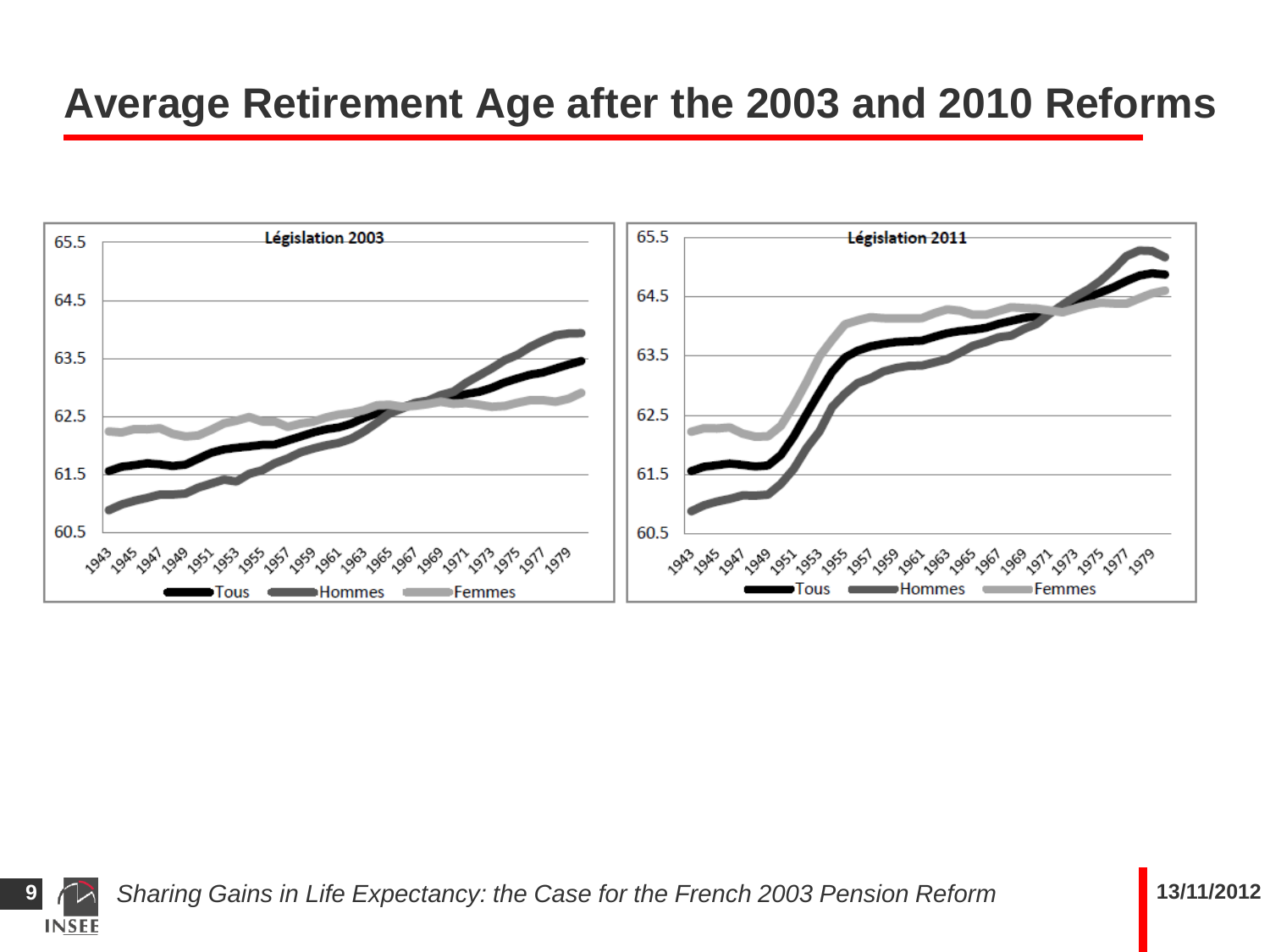### **Number of Years spent in Retirement, by generation**



**INSEE**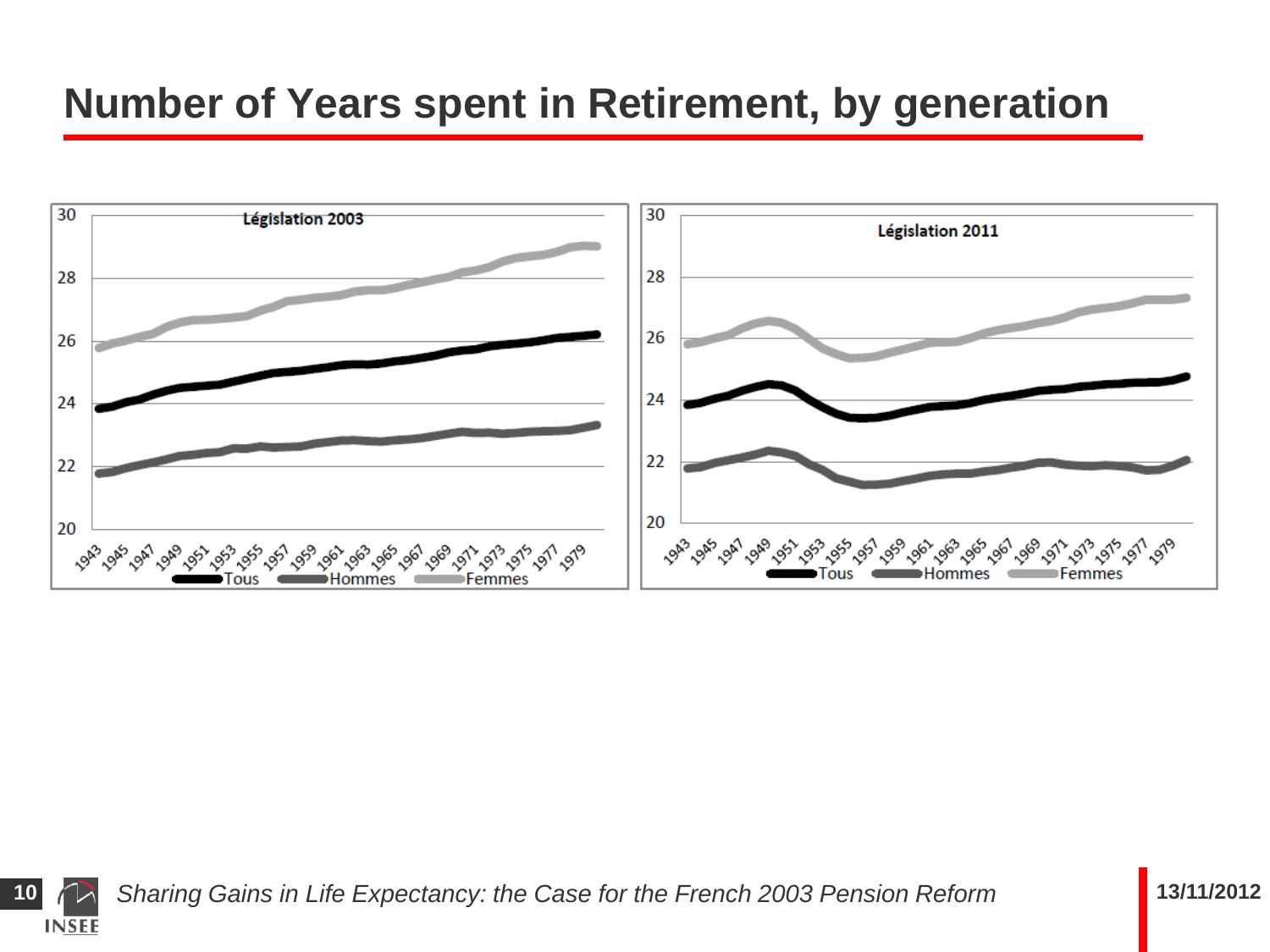#### Ratio of retirement duration over (40 + life expectancy at age 60) *(reference: 100 = ratio for the cohort born in 1943)*



Share of gains in Retirement Span over gains in Life Expectancy (difference between generations 1943 and 1980):

Men: 34% after 2003 Reform, 6% after 2010 Reform Women: 82% after 2003 Reform, 38% after 2010 Reform

**INSEE**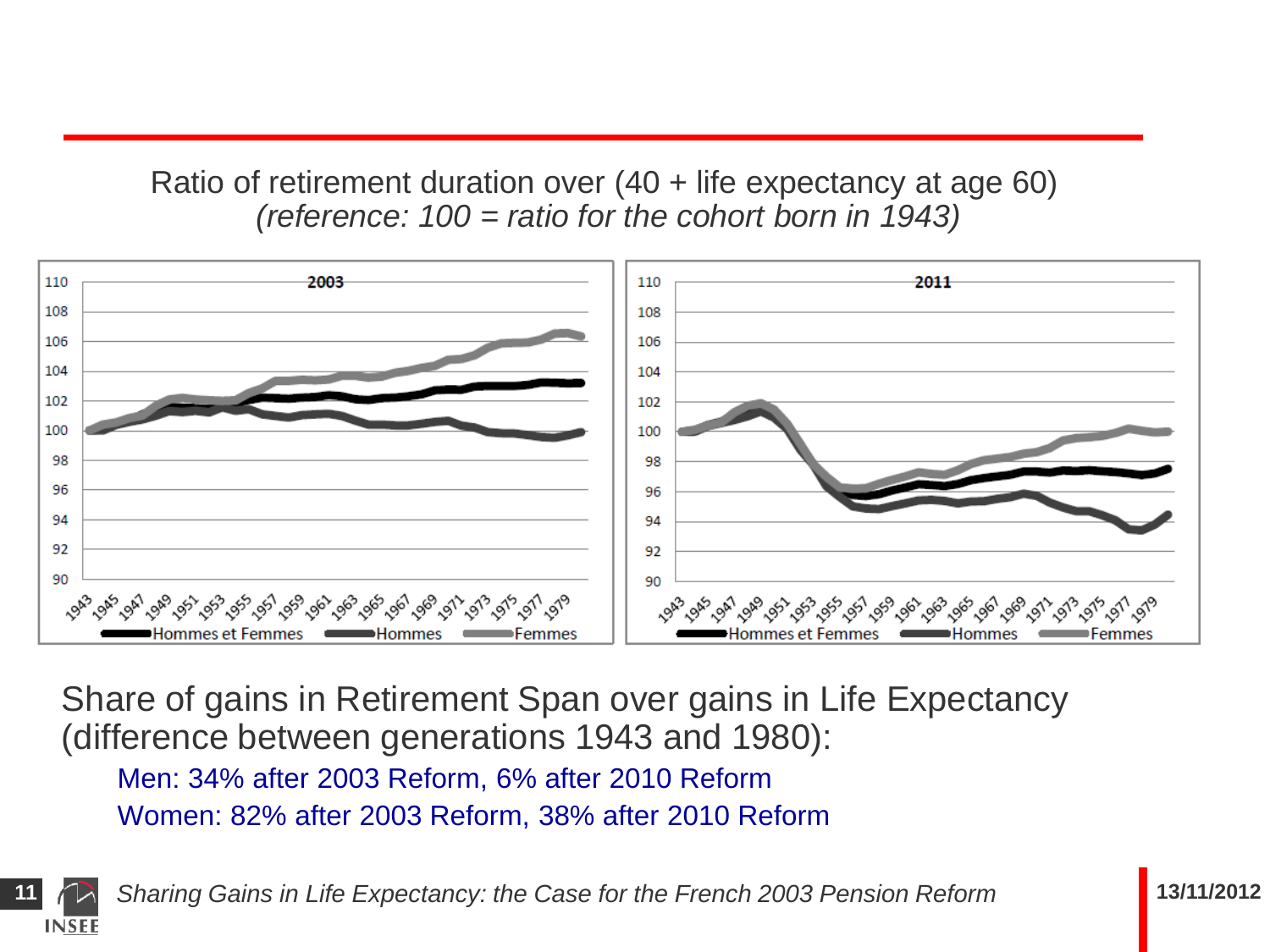#### **Counterfactual simulation: no increase in the required insurance duration**

Ratio of retirement duration over (40 + life expectancy at age 60) *(reference: 100 = ratio for the cohort born in 1943)*



**12** *Sharing Gains in Life Expectancy: the Case for the French 2003 Pension Reform* **13/11/2012**

**INSEE**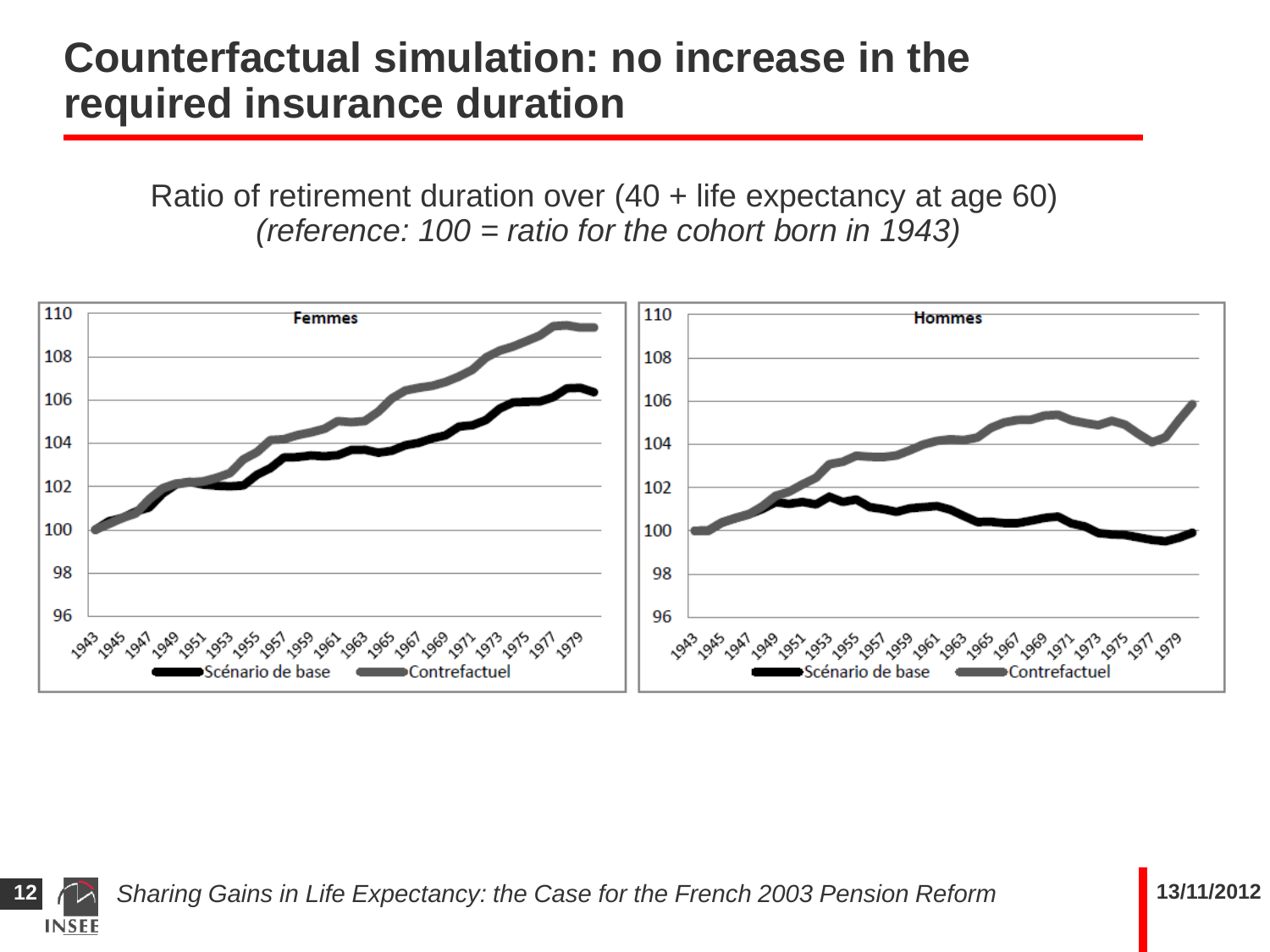Several measures of the 'career duration' may be used:

- Number of years between leaving school and retiring (D1)
- Insuration duration taken into account by pension schemes (D2)
- Number of years in employment (D3)
- Number of years between the average age at leaving school of the 1943 generation and the individuals' retirement age (D4).



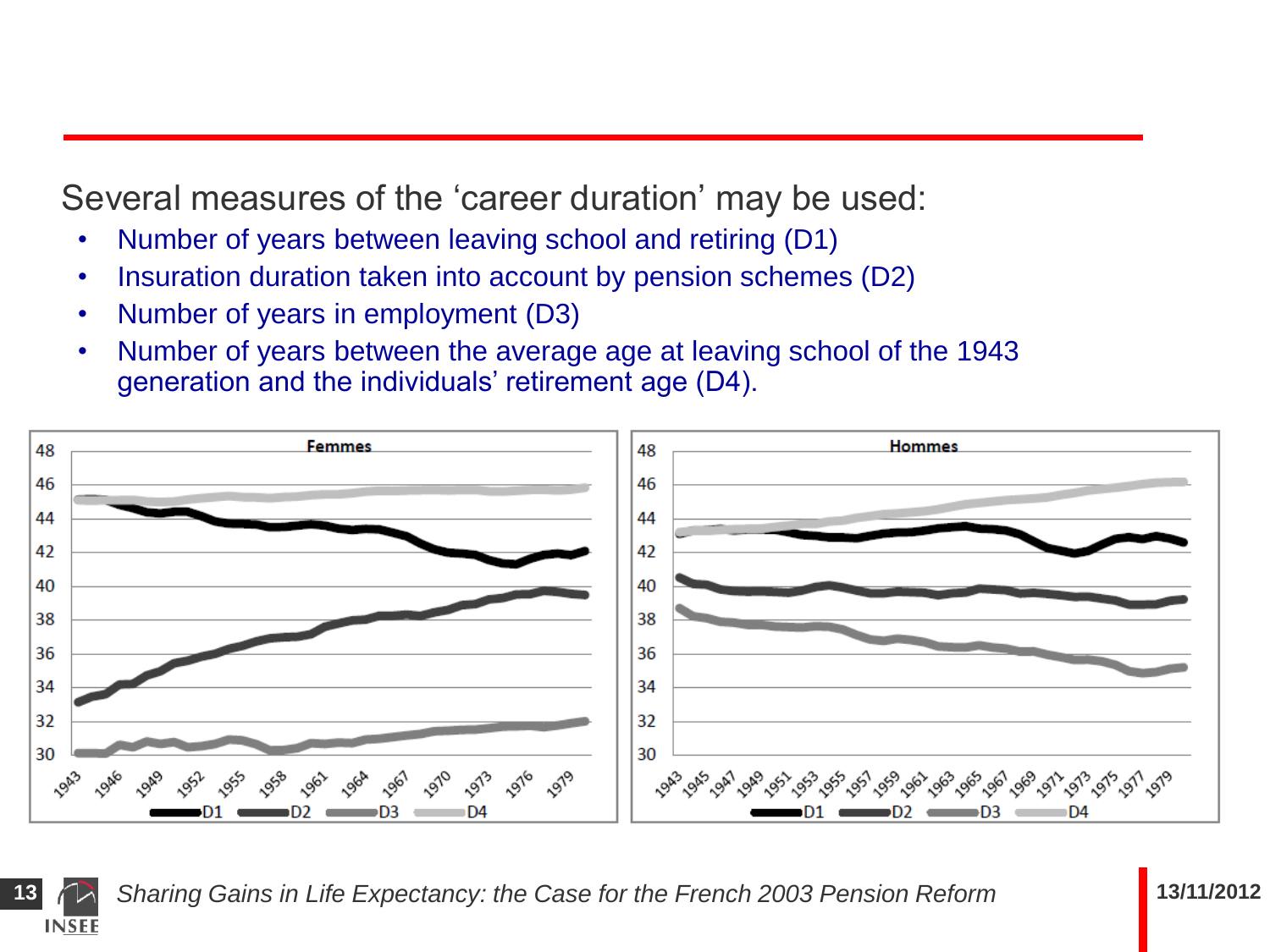#### Career Duration over Retirement Duration ratios **(before the 2010 Reform)**



**14** *Sharing Gains in Life Expectancy: the Case for the French 2003 Pension Reform* **13/11/2012**

**INSEE**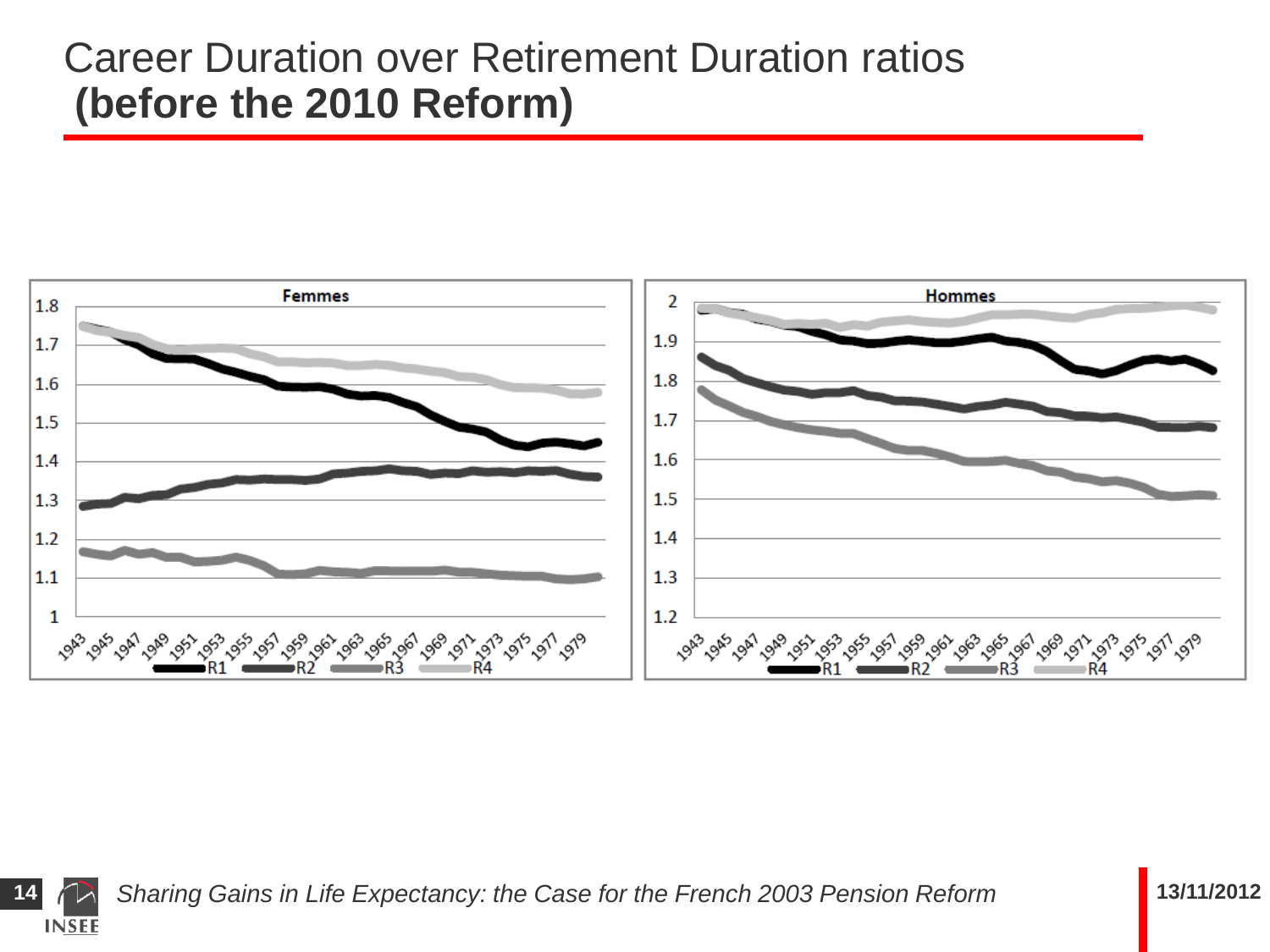#### Career Duration over Retirement Duration ratios **(after 2010 Reform)**



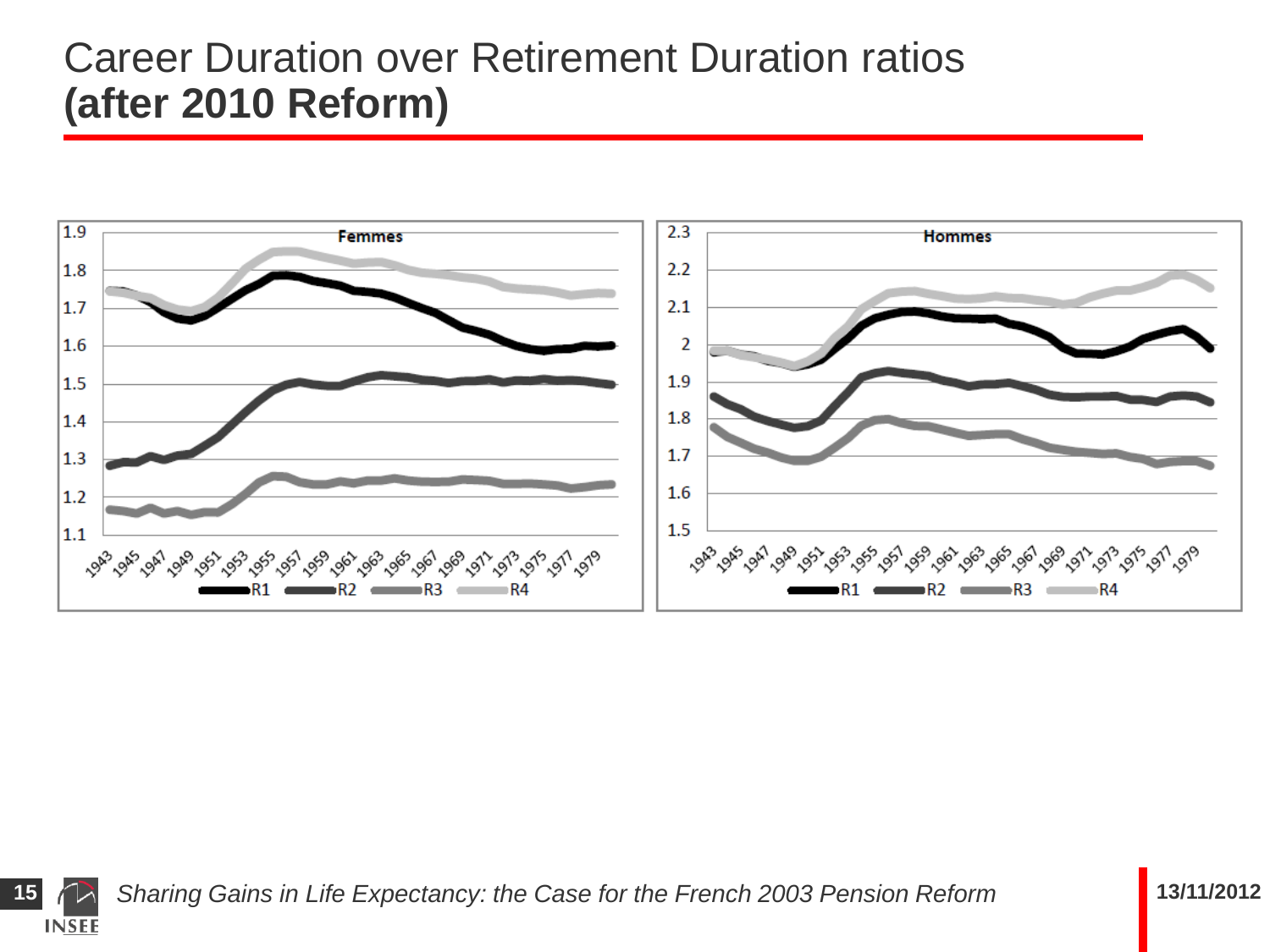Simulation without neutralising early retirements (i.e. retirements before the normal minimal age for some workers)

 $\rightarrow$  only transitory impact (generations born between 1944 and the mid 1950's)

Alternative hypotheses for the retirement age

• Replacement rate target, or Stock and Wise model: smaller increase of the average retirement age than with the hypothesis that workers retire at full rate